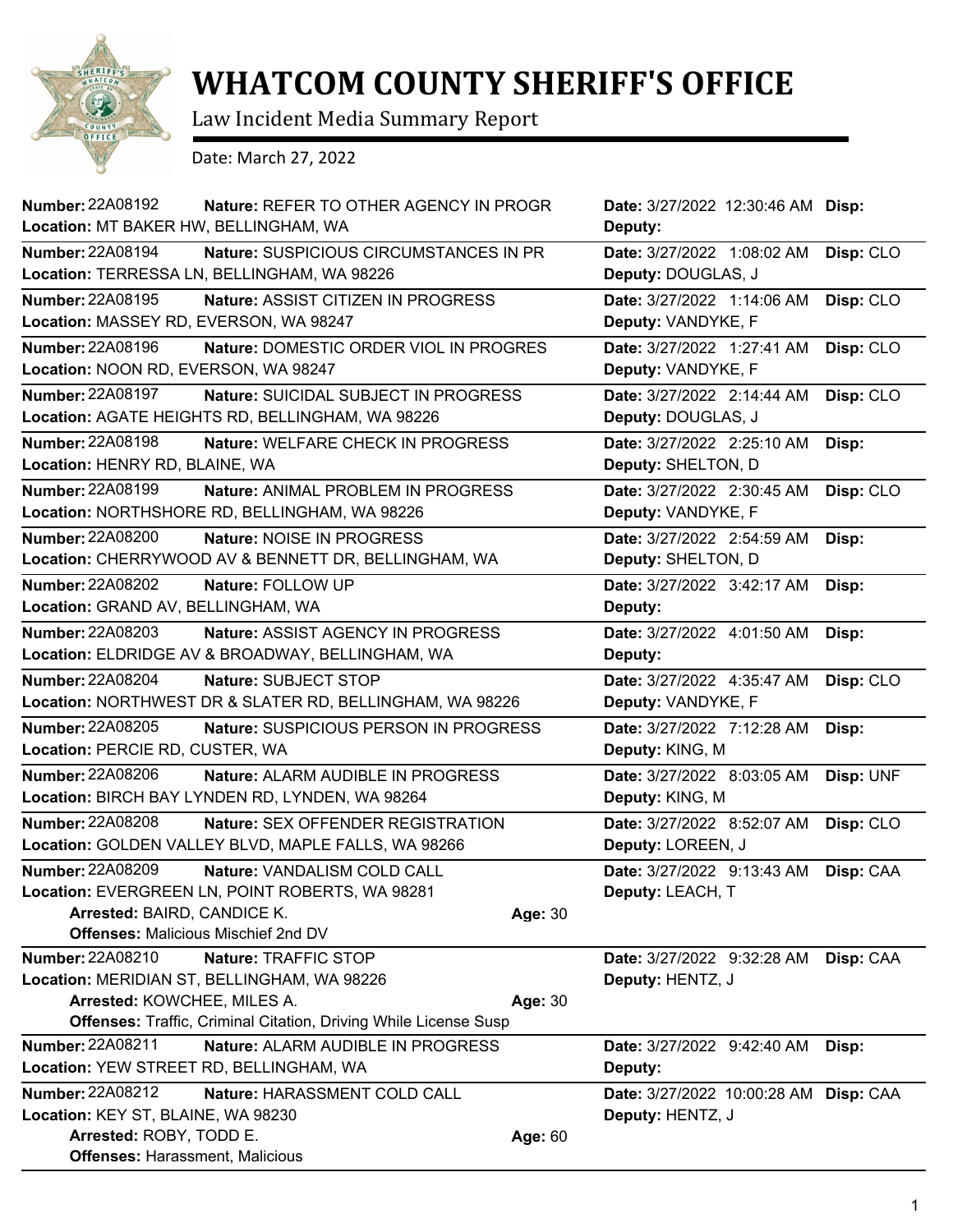|                                             | Nature: CUSTODIAL INTERFERENCE COLD CA              |         | Date: 3/27/2022 10:17:32 AM Disp: INA |           |
|---------------------------------------------|-----------------------------------------------------|---------|---------------------------------------|-----------|
|                                             | Location: GOODWIN RD, EVERSON, WA 98247             |         | Deputy: LOREEN, J                     |           |
| Number: 22A08215                            | Nature: WELFARE CHECK IN PROGRESS                   |         | Date: 3/27/2022 10:32:00 AM Disp:     |           |
| Location: CALIFORNIA TR, BLAINE, WA         |                                                     |         | Deputy:                               |           |
| Number: 22A08216                            | Nature: ALARM AUDIBLE IN PROGRESS                   |         | Date: 3/27/2022 10:39:36 AM Disp: CLO |           |
| Location: MARINE DR, BELLINGHAM, WA 98225   |                                                     |         | Deputy: JONES, K                      |           |
| <b>Number: 22A08217</b>                     | Nature: HARASSMENT COLD CALL                        |         | Date: 3/27/2022 10:53:09 AM Disp: CLO |           |
|                                             | Location: BENNETT DR, BELLINGHAM, WA 98225          |         | Deputy: LOREEN, J                     |           |
| <b>Number: 22A08218</b>                     | Nature: MENTAL COLD CALL                            |         | Date: 3/27/2022 11:17:08 AM Disp: CLO |           |
| Location: SURF PL, BLAINE, WA               |                                                     |         | Deputy: JONES, K                      |           |
| <b>Number: 22A08219</b>                     | Nature: DOMESTIC VERBAL IN PROGRESS                 |         | Date: 3/27/2022 11:50:22 AM Disp: CLO |           |
| Location: NOON RD, EVERSON, WA 98247        |                                                     |         | Deputy: LOREEN, J                     |           |
| <b>Number: 22A08220</b>                     | Nature: DOMESTIC PHYSICAL IN PROGRESS               |         | Date: 3/27/2022 12:07:57 PM Disp: CAA |           |
|                                             | Location: BIRCH BAY LYNDEN ROAD, BLAINE, WA 98230   |         | Deputy: HEYSTEK, L                    |           |
| Arrested: BRADFORD, STUART R.               |                                                     | Age: 39 |                                       |           |
| <b>Offenses: Assault 4th DV</b>             |                                                     |         |                                       |           |
| <b>Number: 22A08221</b>                     | Nature: SUSPICIOUS VEHICLE COLD CALL                |         | Date: 3/27/2022 12:14:24 PM Disp:     |           |
| Location: SEMIAHMOO DR, BLAINE, WA          |                                                     |         | Deputy:                               |           |
| <b>Number: 22A08223</b>                     | Nature: LANDLORD TENANT DISPUTE COLD C              |         | Date: 3/27/2022 1:28:09 PM            | Disp: CLO |
| Location: LAMPMAN RD, FERNDALE, WA 98248    |                                                     |         | Deputy: INGERMANN, N                  |           |
| <b>Number: 22A08224</b>                     | Nature: WATCH FOR IN PROGRESS                       |         | Date: 3/27/2022 2:33:15 PM            | Disp:     |
| Location: RURAL AV, BELLINGHAM, WA          |                                                     |         | Deputy:                               |           |
| <b>Number: 22A08226</b>                     | Nature: WELFARE CHECK IN PROGRESS                   |         | Date: 3/27/2022 2:47:11 PM            | Disp:     |
| Location: E LAUREL RD, BELLINGHAM, WA       |                                                     |         | Deputy:                               |           |
| <b>Number: 22A08227</b>                     | Nature: Not available.                              |         | Date: 3/27/2022 2:55:15 PM            | Disp: CLO |
|                                             | Location: BAY VIEW DR, POINT ROBERTS, WA 98281      |         | Deputy: LEACH, T                      |           |
| <b>Number: 22A08228</b>                     | Nature: FOLLOW UP                                   |         | Date: 3/27/2022 3:03:45 PM            | Disp:     |
| Location: BIRCH BAY LYNDEN RD, BLAINE, WA   |                                                     |         | Deputy:                               |           |
| <b>Number: 22A08229</b>                     | Nature: THREAT IN PROGRESS                          |         | Date: 3/27/2022 3:05:59 PM            | Disp: CLO |
|                                             |                                                     |         |                                       |           |
|                                             | Location: CRABAPPLE LN, BELLINGHAM, WA 98226        |         | Deputy: MELLEMA, S                    |           |
| <b>Number: 22A08230</b>                     | Nature: SUBJECT W/WEAPON IN PROGRESS                |         | Date: 3/27/2022 3:12:05 PM            | Disp: CLO |
| Location: BROWN RD, FERNDALE, WA 98248      |                                                     |         | Deputy: ANDERS, J                     |           |
| Number: 22A08231                            | Nature: WELFARE CHECK IN PROGRESS                   |         | Date: 3/27/2022 3:19:28 PM            | Disp: CLO |
| Location: LOOMIS TRAIL RD, BLAINE, WA 98230 |                                                     |         | Deputy:                               |           |
| <b>Number: 22A08232</b>                     | Nature: TRESPASS COLD CALL                          |         | Date: 3/27/2022 3:29:42 PM            | Disp: CLO |
| Location: GOODWIN RD, EVERSON, WA 98247     |                                                     |         | Deputy: BROWN, E                      |           |
| Number: 22A08233                            | Nature: TRAFFIC HAZARD IN PROGRESS                  |         | Date: 3/27/2022 3:31:56 PM            | Disp:     |
|                                             | Location: HARKSELL RD & ENTERPRISE RD, FERNDALE, WA |         | Deputy:                               |           |
| Number: 22A08234                            | Nature: SUSPICIOUS CIRCUMSTANCES IN PR              |         | Date: 3/27/2022 3:37:06 PM            | Disp: CLO |
| Location: BROWN RD, FERNDALE, WA 98248      |                                                     |         | Deputy: ANDERS, J                     |           |
| Number: 22A08235                            | Nature: WATCH FOR IN PROGRESS                       |         | Date: 3/27/2022 4:06:02 PM            | Disp:     |
|                                             | Location: HANNEGAN RD & POLE RD, LYNDEN, WA         |         | Deputy:                               |           |
| Number: 22A08236                            | Nature: SHOTS IN PROGRESS                           |         | Date: 3/27/2022 4:30:35 PM            | Disp: CLO |
|                                             | Location: CEDARWOOD PL, FERNDALE, WA 98248          |         | Deputy: ANDERS, J                     |           |
| <b>Number: 22A08237</b>                     | Nature: PROPERTY FOUND COLD CALL                    |         | Date: 3/27/2022 4:40:51 PM            | Disp: CLO |
|                                             | Location: SQUIRES RD, BELLINGHAM, WA 98229          |         | Deputy: HEYSTEK, L                    |           |
| Number: 22A08238                            | Nature: SHOTS IN PROGRESS                           |         | Date: 3/27/2022 4:54:54 PM            | Disp:     |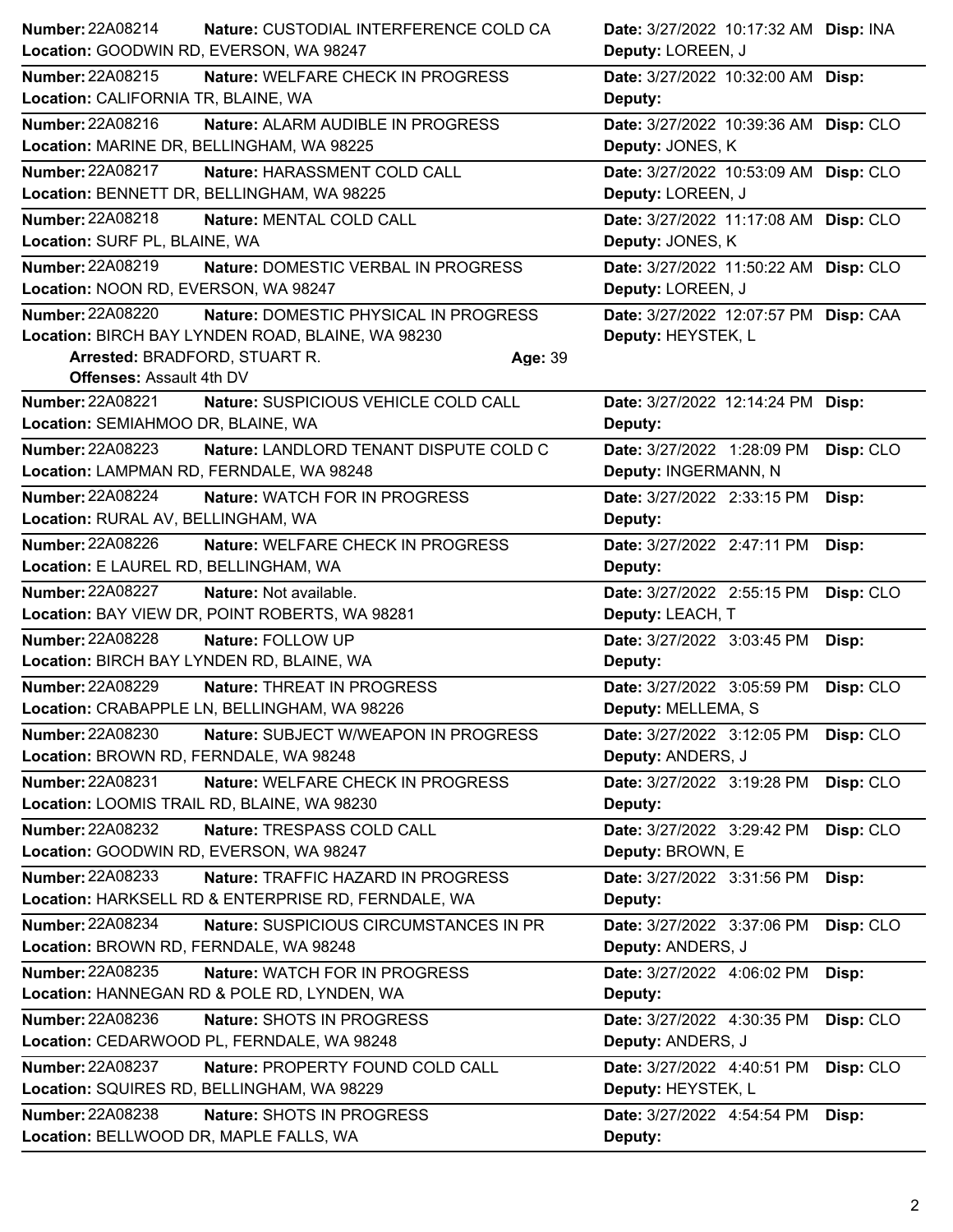| Number: 22A08239                                   | <b>Nature: SUSPICIOUS CIRCUMSTANCES COLD</b>         | Date: 3/27/2022 4:55:26 PM        | Disp: CLO |
|----------------------------------------------------|------------------------------------------------------|-----------------------------------|-----------|
| Location: GALBRAITH RD & DEAD END, ACME, WA        |                                                      | Deputy: HEYSTEK, L                |           |
| <b>Number: 22A08240</b>                            | Nature: ALARM AUDIBLE IN PROGRESS                    | Date: 3/27/2022 4:58:58 PM        | Disp: UNF |
| Location: CUSTER SCHOOL RD, CUSTER, WA 98240       |                                                      | Deputy: INGERMANN, N              |           |
| <b>Number: 22A08241</b>                            | Nature: SUSPICIOUS CIRCUMSTANCES IN PR               | Date: 3/27/2022 5:18:22 PM        | Disp: CLO |
| Location: VALLEY VIEW RD, CUSTER, WA 98240         |                                                      | Deputy: ANDERS, J                 |           |
| <b>Number: 22A08242</b>                            | Nature: VEHICLE THEFT COLD CALL                      | Date: 3/27/2022 5:58:15 PM        | Disp:     |
| Location: BENSON RD, POINT ROBERTS, WA             |                                                      | Deputy: LEACH, T                  |           |
| <b>Number: 22A08243</b>                            | Nature: BURGLARY COLD CALL                           | Date: 3/27/2022 6:01:30 PM        | Disp: ACT |
| Location: LAWRENCE RD, EVERSON, WA 98247           |                                                      | Deputy: BROWN, E                  |           |
| <b>Number: 22A08244</b>                            | Nature: MENTAL IN PROGRESS                           | Date: 3/27/2022 6:12:33 PM        | Disp: CLO |
| Location: BOUNDARY BAY RD, POINT ROBERTS, WA 98281 |                                                      | Deputy: LEACH, T                  |           |
| <b>Number: 22A08245</b>                            | Nature: SHOTS IN PROGRESS                            | Date: 3/27/2022 6:46:52 PM        | Disp: CLO |
| Location: W BADGER RD, CUSTER, WA 98240            |                                                      | Deputy: ANDERS, J                 |           |
| Number: 22A08246                                   | Nature: SUSPICIOUS CIRCUMSTANCES IN PR               | Date: 3/27/2022 6:54:32 PM        | Disp: CLO |
| Location: GUIDE MERIDIAN, LYNDEN, WA 98264         |                                                      | Deputy: MELLEMA, S                |           |
| <b>Number: 22A08248</b>                            | Nature: SUSPICIOUS PERSON COLD CALL                  | Date: 3/27/2022 7:45:16 PM        | Disp: CLO |
| Location: ALDERSON RD, BLAINE, WA 98230            |                                                      | Deputy: ANDERS, J                 |           |
| Number: 22A08249                                   | Nature: SECURITY CHECK IN PROGRESS                   | Date: 3/27/2022 7:57:24 PM        | Disp: CLO |
| Location: BIRCH BAY LYNDEN RD, CUSTER, WA 98240    |                                                      | Deputy: ANDERS, J                 |           |
| <b>Number: 22A08250</b>                            | Nature: WATCH FOR IN PROGRESS                        | Date: 3/27/2022 8:09:26 PM        | Disp:     |
| Location: GRAND AV, BELLINGHAM, WA                 |                                                      | Deputy:                           |           |
| Number: 22A08251                                   | Nature: SUSPICIOUS PERSON IN PROGRESS                | Date: 3/27/2022 8:08:40 PM        | Disp: CLO |
| Location: BIRCH BAY LYNDEN RD, CUSTER, WA 98240    |                                                      | Deputy: ANDERS, J                 |           |
|                                                    |                                                      |                                   |           |
| <b>Number: 22A08252</b>                            | Nature: THREAT IN PROGRESS                           | Date: 3/27/2022 8:14:41 PM        | Disp:     |
| Location: CRABAPPLE LN, BELLINGHAM, WA             |                                                      | Deputy:                           |           |
| Number: 22A08255                                   | Nature: REFER TO WSP IN PROGRESS                     | Date: 3/27/2022 8:47:07 PM        | Disp:     |
| Location: HANNEGAN RD & POLE RD, WA                |                                                      | Deputy:                           |           |
| <b>Number: 22A08256</b>                            | Nature: SUSPICIOUS VEHICLE IN PROGRESS               | Date: 3/27/2022 8:52:01 PM        | Disp: CLO |
| Location: SAMISH WAY, BELLINGHAM, WA 98229         |                                                      | Deputy: VANDYKE, F                |           |
| Number: 22A08257                                   | Nature: TRAFFIC HAZARD IN PROGRESS                   | Date: 3/27/2022 9:06:56 PM        | Disp:     |
| Location: KICKERVILLE RD & BAY RD, FERNDALE, WA    |                                                      | Deputy: BRULAND, D                |           |
| Number: 22A08258                                   | Nature: WHATCOMM RECORD IN PROGRESS                  | Date: 3/27/2022 9:18:22 PM        | Disp: CLO |
| Location: HARBORVIEW RD, BLAINE, WA 98230          |                                                      | Deputy: ANDERS, J                 |           |
| <b>Number: 22A08259</b>                            | Nature: WHATCOMM RECORD IN PROGRESS                  | Date: 3/27/2022 9:23:50 PM        | Disp:     |
| Location: AGATE HEIGHTS RD, BELLINGHAM, WA         |                                                      | Deputy:                           |           |
| Number: 22A08260                                   | Nature: WATCH FOR IN PROGRESS                        | Date: 3/27/2022 9:26:41 PM        | Disp:     |
| Location: NORTHWOOD RD, LYNDEN, WA                 |                                                      | Deputy:                           |           |
| Number: 22A08261                                   | Nature: WATCH FOR IN PROGRESS                        | Date: 3/27/2022 9:33:27 PM        | Disp:     |
| Location: PARADISE RD, FERNDALE, WA                |                                                      | Deputy:                           |           |
| <b>Number: 22A08262</b>                            | Nature: DOMESTIC ORDER VIOL COLD CALL                | Date: 3/27/2022 9:51:48 PM        | Disp:     |
| Location: QUINAULT RD, BLAINE, WA                  |                                                      | Deputy: BRULAND, D                |           |
| Number: 22A08264                                   | Nature: MENTAL IN PROGRESS                           | Date: 3/27/2022 10:00:04 PM Disp: |           |
| Location: AGATE HEIGHTS RD, BELLINGHAM, WA         |                                                      | Deputy: HEYSTEK, L                |           |
| Number: 22A08265                                   | Nature: TRAFFIC STOP                                 | Date: 3/27/2022 10:22:26 PM Disp: |           |
|                                                    | Location: TELEGRAPH RD & BELLTOWN CT, BELLINGHAM, WA | Deputy: JAMES, J                  |           |
| <b>Number: 22A08266</b>                            | Nature: DOMESTIC PHYSICAL IN PROGRESS                | Date: 3/27/2022 10:44:08 PM Disp: |           |